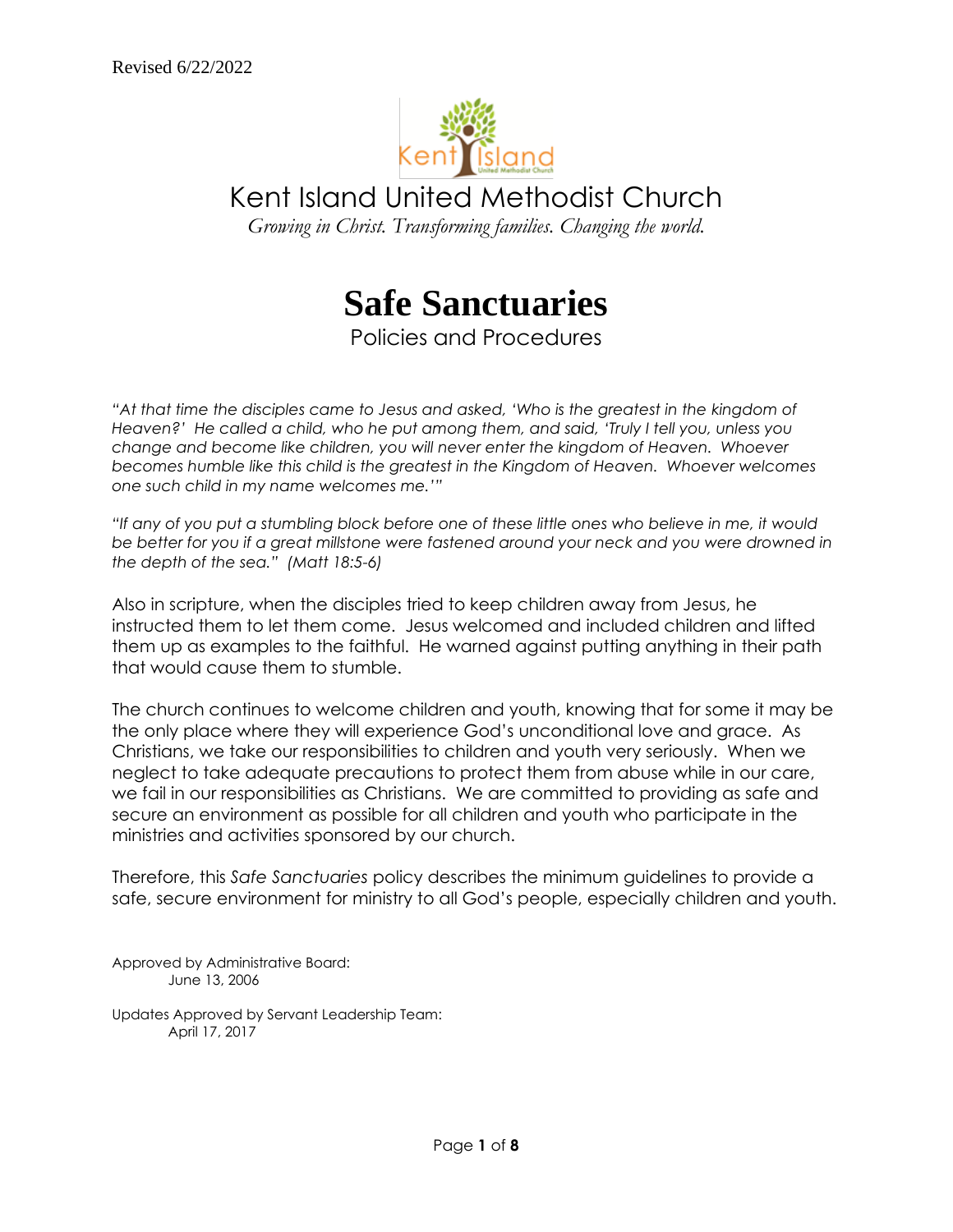# Requirements for Staff and Volunteers

All adults--paid staff and volunteers--involved in ministry to children (birth through grade 5) and youth (grade 6 through age 17) will be screened. Such screening procedures will include:

- 1. Complete an application form, sign a participation covenant statement, and have a satisfactory background check\* completed prior to assuming their ministry role and updated every 36 months.
- 2. Attend training events for abuse and safety education once a year. (these training events will be scheduled four different times of the year)

Note:

No person is allowed to be in direct ministry to children or youth if previously convicted of or pled guilty or no contest to any crime involving sexual or physical abuse whether or not such conduct involved a child. This includes, but is not limited to, crimes involving pedophilic behavior, incest, rape, assaults, murder, kidnapping or pornography.

No person is allowed to be in direct ministry to children or youth if a verdict/judgment has been rendered in any civil action arising out of any personal acts related to sexual abuse of an adult or a child regardless of how long ago the occurrence took place.

The responsibility for this screening process (items 1 and 2 above) is as follows:

- 1. The Staff-Parish Relations Committee (SPRC) is responsible for screening all clergy and paid staff employees.
- 2. The Youth Director is responsible for screening all youth volunteers involved in ministry to youth.
- 3. The Children's Ministry Coordinator is responsible for screening all volunteers involved in ministry to children.
- 4. The Nursery Coordinator is responsible for screening all nursery volunteers.
- 5. The Office Assistant will be responsible for ensuring administrative activities supporting background checks.
- 6. The SAFE Team verifies all staff and volunteers working with children or youth have completed a written application, participation covenant and background check.
- 7. Cub and Boy Scout units sponsored by KIUMC follow the same or equivalent screening guidelines as approved by the Senior Pastor. A copy of the approved guidelines is on file in the church office.
- 8. Outside groups not screened by KIUMC follow the same or equivalent screening guidelines as approved by the Senior Pastor. A copy of the approved guidelines is on file in the church office.
- 9. All original applications, signed covenants, background checks, and signed statements will be kept confidentially in the church office.
- \* A "satisfactory background check" means that:

 the volunteer has no criminal convictions (misdemeanor or felony) ever for a sex offense (regardless of the age of the victim), a drug offense or a crime of violence, e.g. armed robbery, assault, murder, etc.

 further, the volunteer in the last ten years may have no felony convictions of a non-violent nature, e.g. burglary, embezzlement, fraud, etc.

 anyone cited for a moving violation while driving children or youth as a part of their volunteer activities with the church will have their driving privileges evaluated.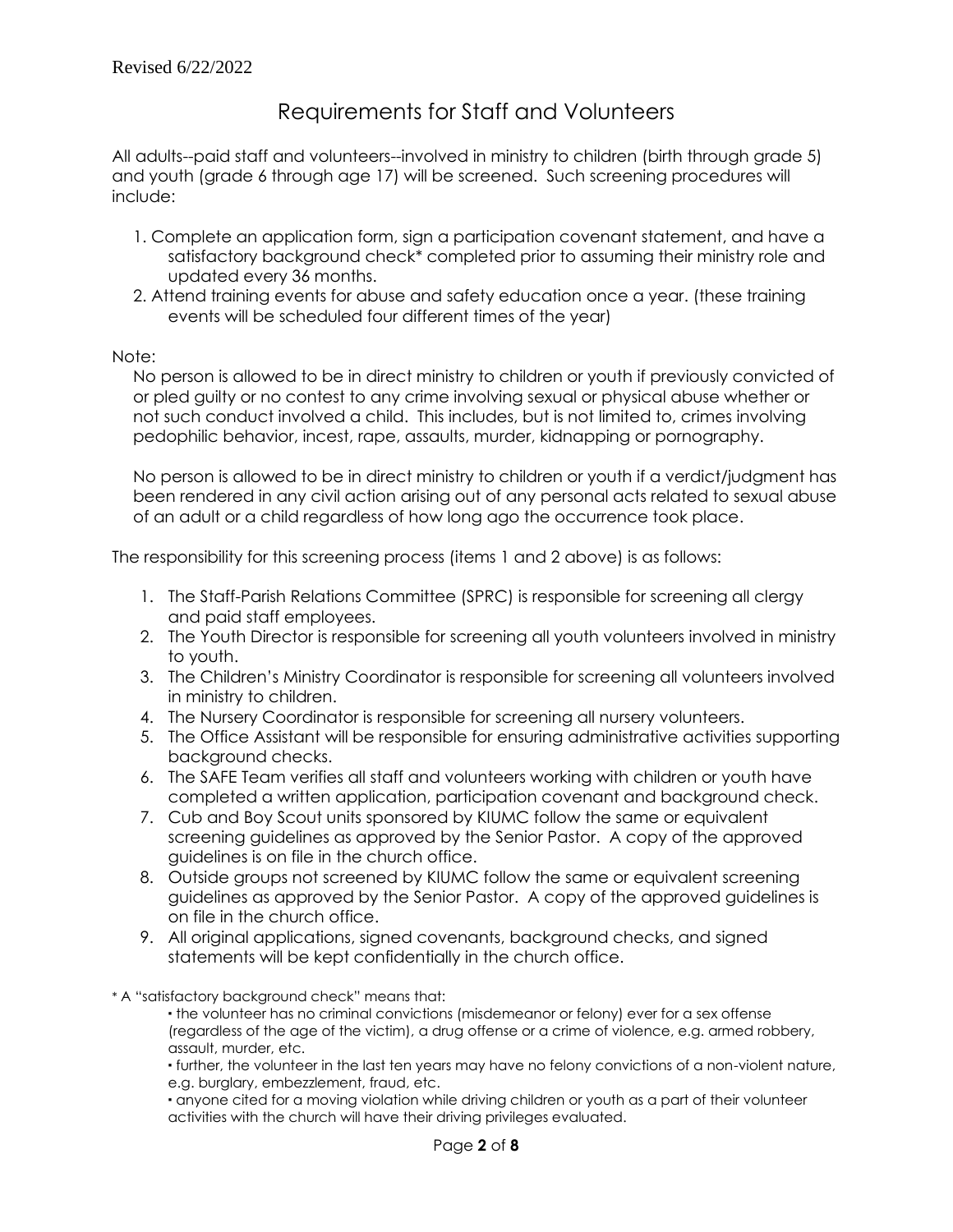if a driver (staff or volunteer) has over 4 points on her/his license for violations in the past 2 years that driver will not be able to transport children or youth for KIUMC.

## Procedures for Safe Ministry with Children and Youth

Each of the following procedures is important and required in this congregation's comprehensive prevention strategy. Wherever the term "parent" appears it extends to include legal guardians.

The SAFE team includes the pastor, SPRC representative, Trustee and persons responsible for nursery, children and youth educational ministries. The SAFE team will oversee Safe Sanctuaries Operations, ensuring the procedures listed below are adhered to:

### 1. The "Two Adult" rule.

Minimum supervisory standards require that no matter the size of the group, there will always be at least two adults, unrelated by blood or marriage, who are *Safe Sanctuaries* approved\* present at all times during any Ministry event or Special Event involving children or youth. One of the two may be an adult "roamer" who moves in and out of rooms. We understand that because ministry is relational there may be exceptions to this as highlighted below in our Counseling, Mentoring, and Transportation Guidelines. We understand that there may be rare emergency situations when KIUMC staff will need to provide one on one care; however at no time under normal circumstances will an adult be with a child in an isolated or closed situation.

It is preferred that two adults be in each vehicle while children or youth are present. We also understand that logistics may not be practical, however at least two adults need to be involved in the activity as defined in the Two-Adult rule above. With prior written approval, initiated by a parent, an adult leader may drive a youth to and/or from a church sponsored event or activity.

**Ministry Event:** Ministry activity that involves: 1. Consistent program leaders, 2. Consistent event content, and 3. Fixed time frames. (i.e. Sunday school class, Bible Study, Youth Group Meetings, Happy Birthday Jesus Party, Hospitality service, Children's Choir, Acolyte training etc.)

**Special Events:** These are irregularly occurring events which would most likely include overnight travel, meals, and some cost. (i.e. Youth Rally, Mission Trips, etc.)

#### 2. Orientation and Training for Workers.

All in ministry with children or youth (whether paid staff, volunteers or clergy) are required to be certified and then re-certified every three years which will include:

- Appropriate discipline measures with children and youth
- Church's policies for the prevention of child abuse
- Safe Sanctuaries procedures to be used in all ministries with children and youth
- Appropriate steps to report an incident of child abuse
- Details of state laws regarding child abuse

Annual on-site CPR and First Aid training will be offered at least two times a year to ensure at least one adult volunteer per class or activity is trained in CPR/1st Aid.

3. Only children ages newborn to 4 years old will be allowed in the Nursery.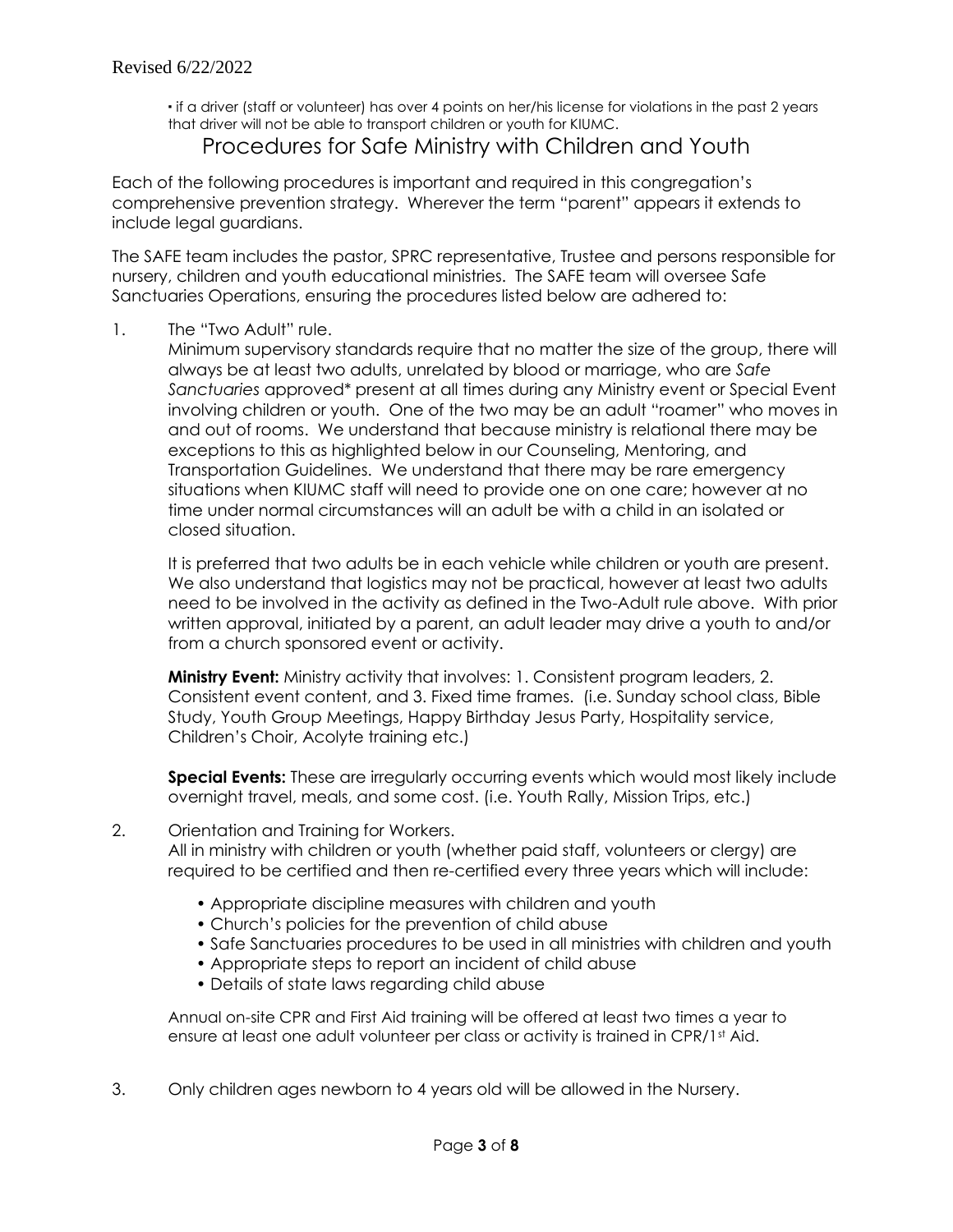\* *Safe Sanctuaries approved* means that the individual has been trained, has successfully passed a background check and has submitted all required paperwork.

- 4. Age Requirements.
	- "Eighteen or over" No worker under the age of 18 will have sole responsibility for any children, except when the worker is in the immediate family of the child.
	- "Five Years Older" rule No person involved in children or youth activities shall supervise the group unless he/she is at least 5 years older than the children or youth with whom he/she is working.
	- "Drivers 25 or over"

Adults must be at least 25 years of age to drive with children or youth as passengers to church-sponsored events or activities. Exception for "Drivers 25 or over" rule is that if a paid staff member is under 25, they may be allowed to transport youth and children with approval from the Senior Pastor upon hiring.

- Transportation Church sponsored events will depart and return to KIUMC. Youth are not to drive themselves or other youth while traveling to/from/ or during a church sponsored event.
- 5. Window in All Classroom Doors. Each room set aside for children or youth ministries will have a door with a window in it or a half door for visibility.
- 6. One-to-One Counseling.

Any counseling sessions with children or youth should be conducted in an environment that provides privacy for the child or youth as well as clear visibility to other adults. Counseling should never occur in an isolated room, hidden area, or questionable situation for the protection of both the youth and leader.

7. Advance Notice to Parents.

A basic rule for ministry with children and youth is to always give the parents adequate advance notice and full information regarding a special event in which their child will be participating. Parents must give written permission for their child's participation prior to the special event. All events will have a published phone number of the adult in charge (i.e. listed in the calendar event information).

8. Child Security and Registration Procedures.

A completed registration is required for children and youth to participate in church sponsored activities or ministries. This registration form must minimally include child's name and birth date, parent's name, address, phone numbers, any special medical needs and emergency contact information. In addition, ministries to younger children (infant, preschool and early elementary aged) have special procedures for appropriate drop off/pick up of children during programs.

9. Bathroom Issues.

Volunteer and staff members should not be intentionally isolated with a child in a bathroom. If a child is escorted to the bathroom or needs personal assistance, a door must remain open at all times. Other than parents and other family members, only *Safe Sanctuaries* approved adult volunteer and staff workers may change a child's diaper.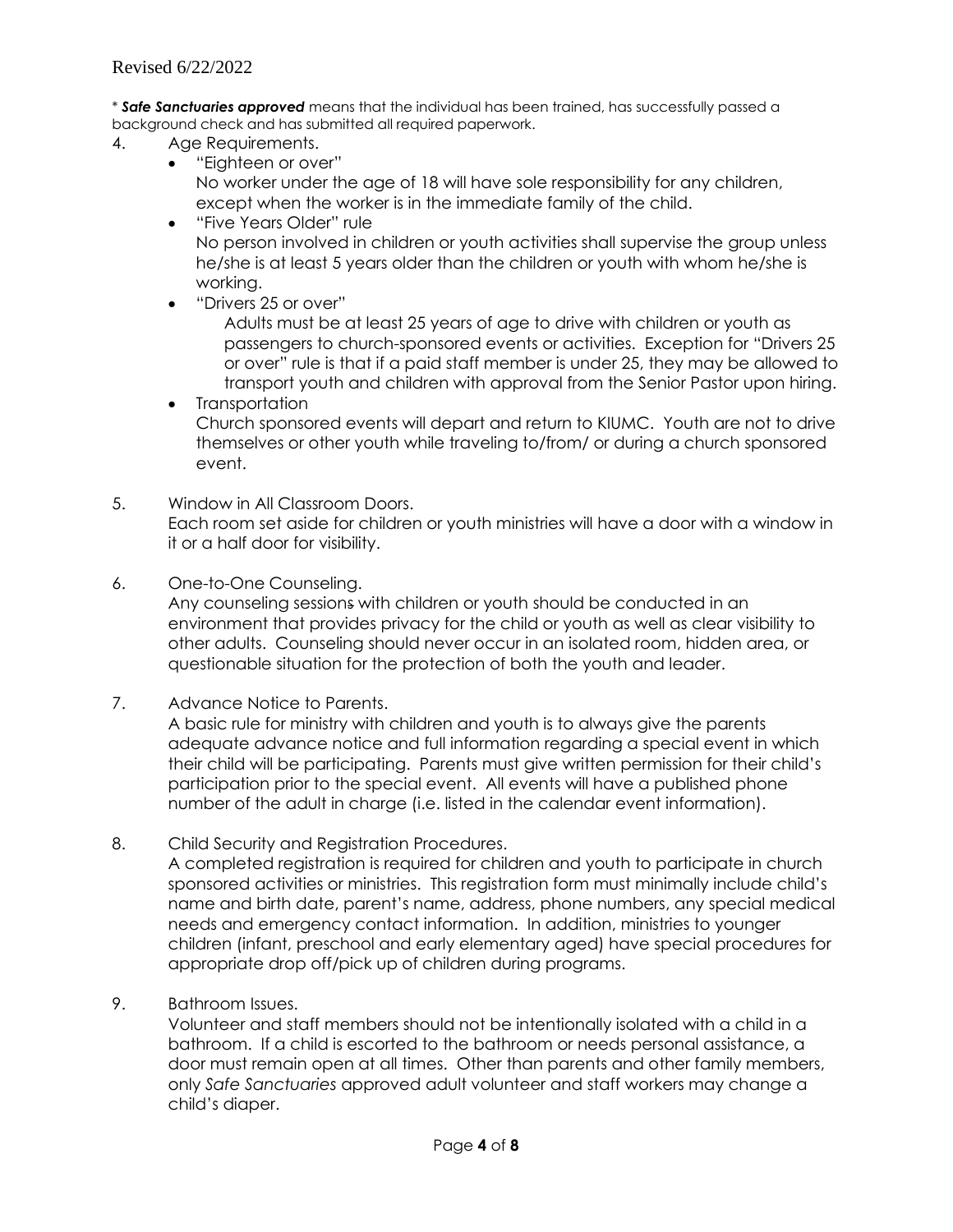### Revised 6/22/2022

- 10. Appropriate Locations, Equipment and Supervision.
	- Ministries with children and youth are carried out in an endless variety of settings and locations. Some include classrooms, church sanctuaries, fellowship halls, camp cabins, playgrounds, mission trips, retreat centers, buses, parks and homes. It is the responsibility of the ministry leader to ensure that plans for any activity away from the church campus or with different ministry groups (such as, Fellowship of Christian Athletes, Young Life, etc.) include a careful review of appropriate settings, transportation and supervision needs, and safe operation of equipment. In all settings Safe Sanctuaries policies and procedures are followed.
- 11. Mentoring.

Mentoring is the development of relationships as a result of ministry between adults and children or youth, these are special relationships involved in a relational ministry, and therefore the unique guidelines are specified below. At KIUMC these relationships include Bible Study Small Groups, Mentoring Circles, Coaching, Journey Ministry.

While we encourage all leaders and volunteers to obtain CPR and First Aid training, there is no requirement that mentors have this training.

Permission slips are not required, but parent notification is required and may be either verbal or written. This permission may include transportation, but we encourage leaders to use extreme caution in travelling alone with children or youth.

Safe Sanctuary Counseling guidelines apply.

One on one mentoring activities will take place only in public places or the church facility.

12. Discipline Measures.

Staff and volunteers always utilize appropriate discipline measures which focus on the inappropriate behavior but not the child. Use of verbal direction or redirection of activity is appropriate. If disruptive behavior continues, the child's parent will be located and told of the behavior and asked to remove the child from the activity. Physical punishment or verbal abuse will never be used at any time. We are committed to working with children to determine what they need in order to fully participate, but not to the detriment of other children in the program.

#### 13. Guidelines for Physical Contact.

- a. Any physical contact between a volunteer or staff worker and a child that provides, or is intended to provide, any form of sexual gratification is strictly prohibited.
- b. Limited physical contact, such as a pat on the back or on the head or a handshake or "high five," is permissible. Hugs are permissible within the sight of others. The volunteer and staff workers must avoid any prolonged hugs and must stop a hug immediately upon the request of the child or parent.
- c. Volunteers and employees shall not abuse children including but not limited to:
	- i. Physical abuse e.g. strike, spank, shake, slap;
	- ii. Verbal/mental abuse e.g. humiliate, degrade, threaten, frighten, or the use of a loud/angry voice;
	- **iii.** Sexual abuse of any kind, including inappropriate touching and exposure.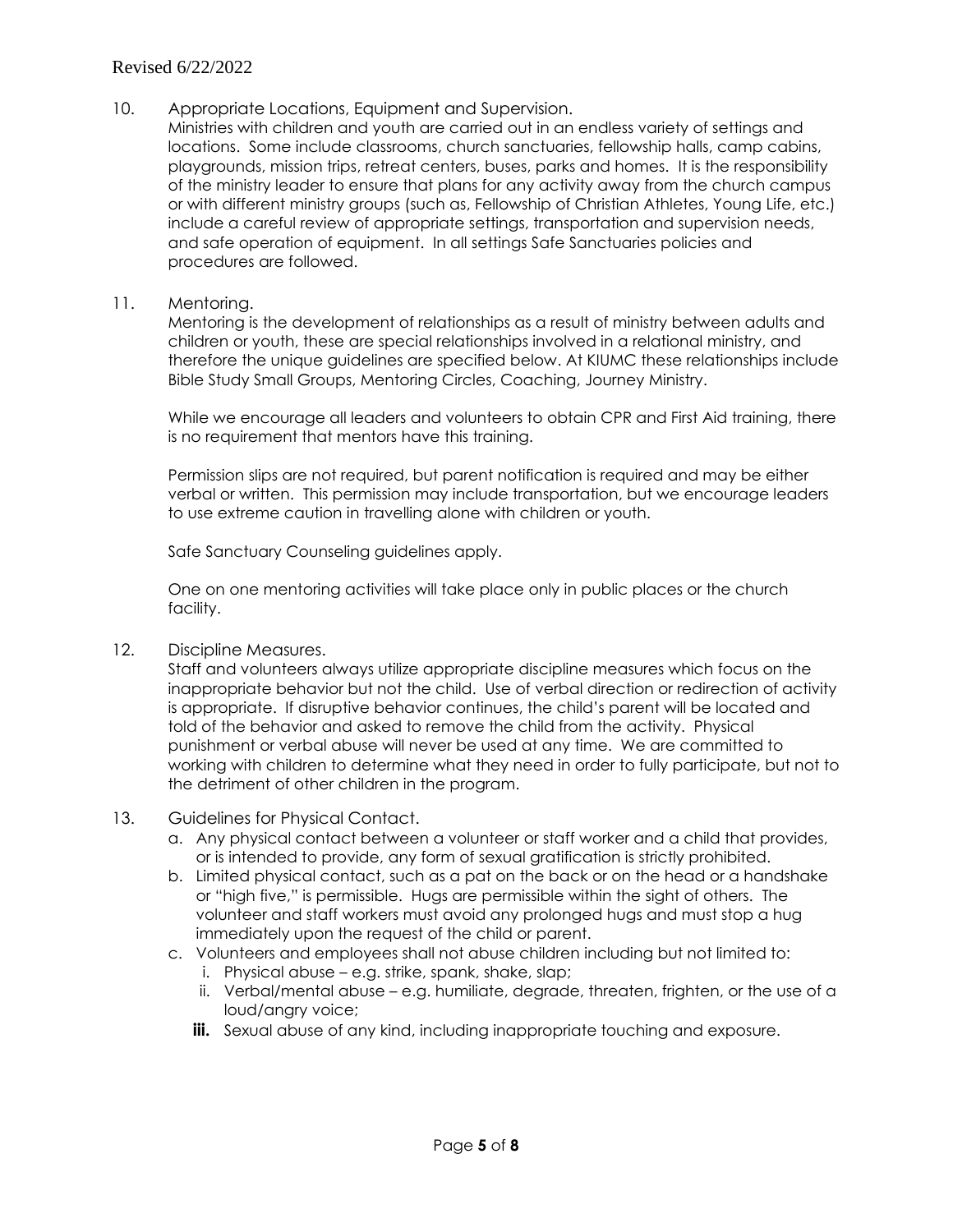# Procedure for Reporting a Suspected Incident of Child Abuse

In Maryland, the child abuse and neglect law requires that ANYONE who SUSPECTS a child has been or is being mistreated MUST report the matter to the Department of Social Services whether the child resides in Maryland or not. In cases of alleged child abuse, a report must be made to Social Services or the Police. The individual who has reason to believe that a child has been subjected to abuse and/or neglect has the following responsibilities and is considered the mandated reporter. The mandated reporter is required to report, orally and in writing, any suspected child abuse or neglect. An oral report can be made by telephone or direct communication as soon as reasonably possible to the local Department of Child-Protective Services. A written report (form 180 copy included with instructions) should be sent to the local Department of Child-Protective Services not later than 48 hours after the contact, examination, attention or discovery that caused the person to believe that the child had been subjected to abuse or neglect, with a copy to the local State's Attorney if the mandated reporter has reason to believe that the child has been subjected to abuse. Any person who, in good faith, makes a report of abuse or neglect is IMMUNE from civil liability or criminal penalty. Maryland law requires the reporting of suspected child abuse and neglect; it does NOT require PROOF that abuse or neglect has occurred before reporting. Waiting for proof may involve grave risk to the child and impede services to the family. Proof may be long in coming, witnesses to child abuse and neglect are rare, and the child's testimony may be disbelieved or inadmissible. The church's commitment to the prevention of child abuse requires that its workers with children and youth complete the report of suspected child abuse/neglect according to the requirements of Maryland State law. In addition to the Maryland State law requirements, all volunteers in the congregation are required as stated in the Volunteer Participation Covenant Statement to promptly report to their ministry supervisor or ministry staff, any behavior that seems abusive or inappropriate.

> Summary of Responsibilities for a Person Who has Reason to Believe that a Child has been Subjected to Abuse/Neglect

The following are to be completed within a 48 hour period.

- 1. Complete the written report of Suspected Child Abuse/Neglect, Form 180 and file an oral report by telephone to the local Department of Child-Protective Services. (410) 758-8000 or (410) 758-0770
- 2. Submit the written report Form 180 to the local Department of Child-Protective Services, Queen Anne's County, 120 Broadway, Centreville, Maryland 21617
- 3. Report to the Senior Pastor any behavior that seems abusive or otherwise inappropriate that has occurred on church property or during a church sanctioned event or ministry. If one of the appointed clergy is accused of being a perpetrator or violator of the KIUMC Safe Sanctuaries policy, applicable policies and procedures of the United Methodist Church and the Peninsula-Delaware Annual Conference will be followed.

Procedures for Responding to Information Requests Following an Incident of Child Abuse at Kent Island United Methodist Church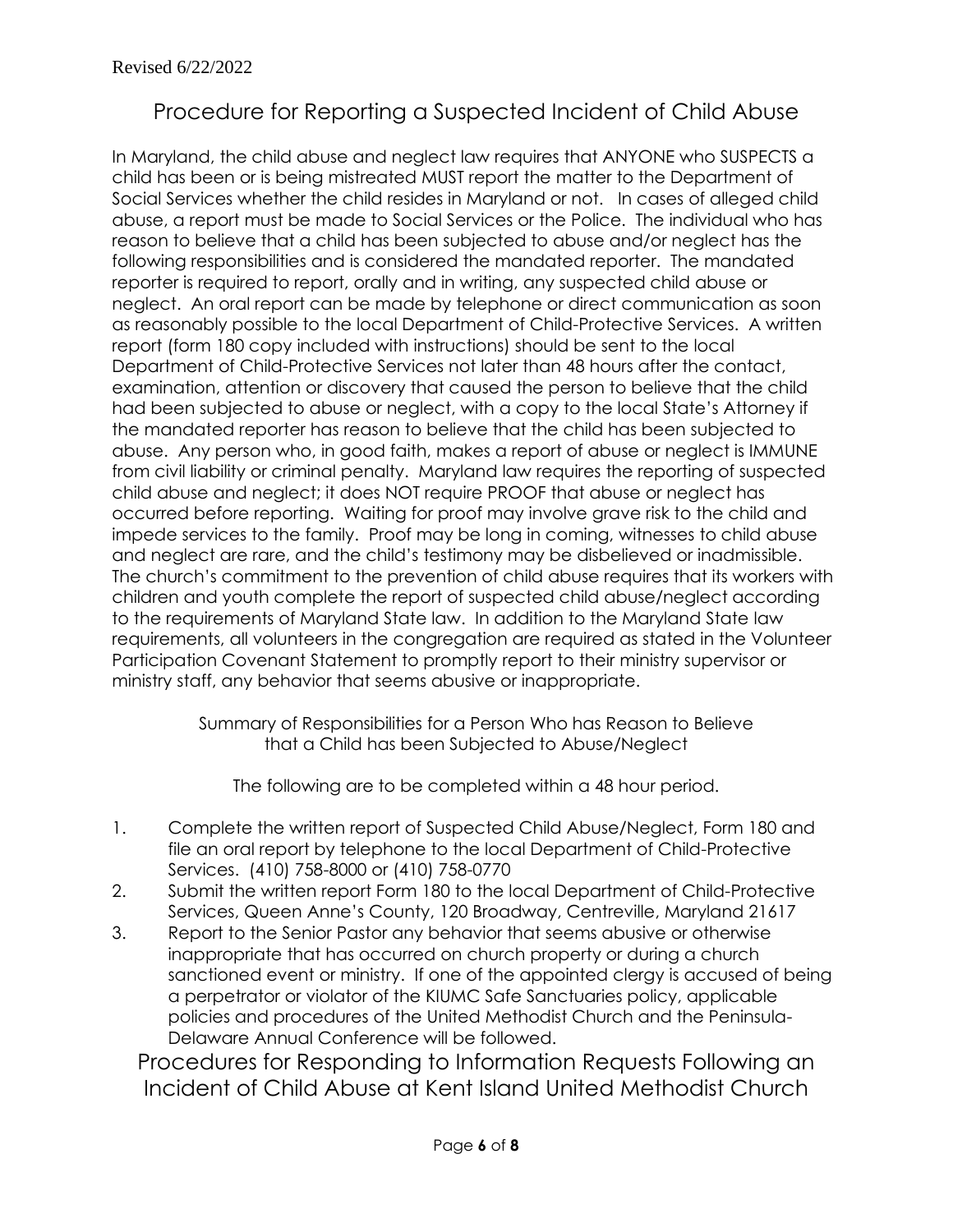### Revised 6/22/2022

When an incident of child abuse occurs, in order to protect the child, the family, the alleged perpetrator and the church, it is crucial that accurate and reliable information be available from the first moment that church authorities are notified. As soon as possible after being informed of an incident of child abuse, the Senior Pastor shall inform the staff person responsible for administration. It shall be the responsibility of the Staff person responsible for administration to function as "press secretary" for the duration of the crisis. If one of the appointed clergy is accused of being a perpetrator or violator of the KIUMC Safe Sanctuaries policy, applicable policies and procedures of the United Methodist Church and the Peninsula-Delaware Annual Conference will be followed.

The Senior Pastor or Staff Member Responsible for Administration…

- Shall consult with the church's attorney or the Conference Chancellor as soon as possible after being notified of an incident.
- Shall confirm that the Senior Pastor has contacted the District Superintendent and the office of the Bishop as soon as possible after being notified of an incident.
- Shall contact the agent for the church's insurance carrier as soon as practical.
- Shall be the sole source of information for any press contacts.
- Shall never knowingly release false, inaccurate or misleading information to the news media.
- Shall arrange press interviews with church staff or church officers, as requested by news media personnel, so long as such access is deemed prudent.
- Shall consult with the Senior Pastor, other church staff, law enforcement personnel, Maryland or Queen Anne's County Child Protective Services to confirm the accuracy of any information before it is released.
- Shall not, under any circumstances, release the identity of the victim or the victim's family.
- Shall assist the Senior Pastor in providing accurate information to the KIUMC congregation as quickly as possible, using e-mail, the web site, telephone tree, prayer chain or other methods.
- Shall keep a written log of all steps taken by the church in response to the incident.